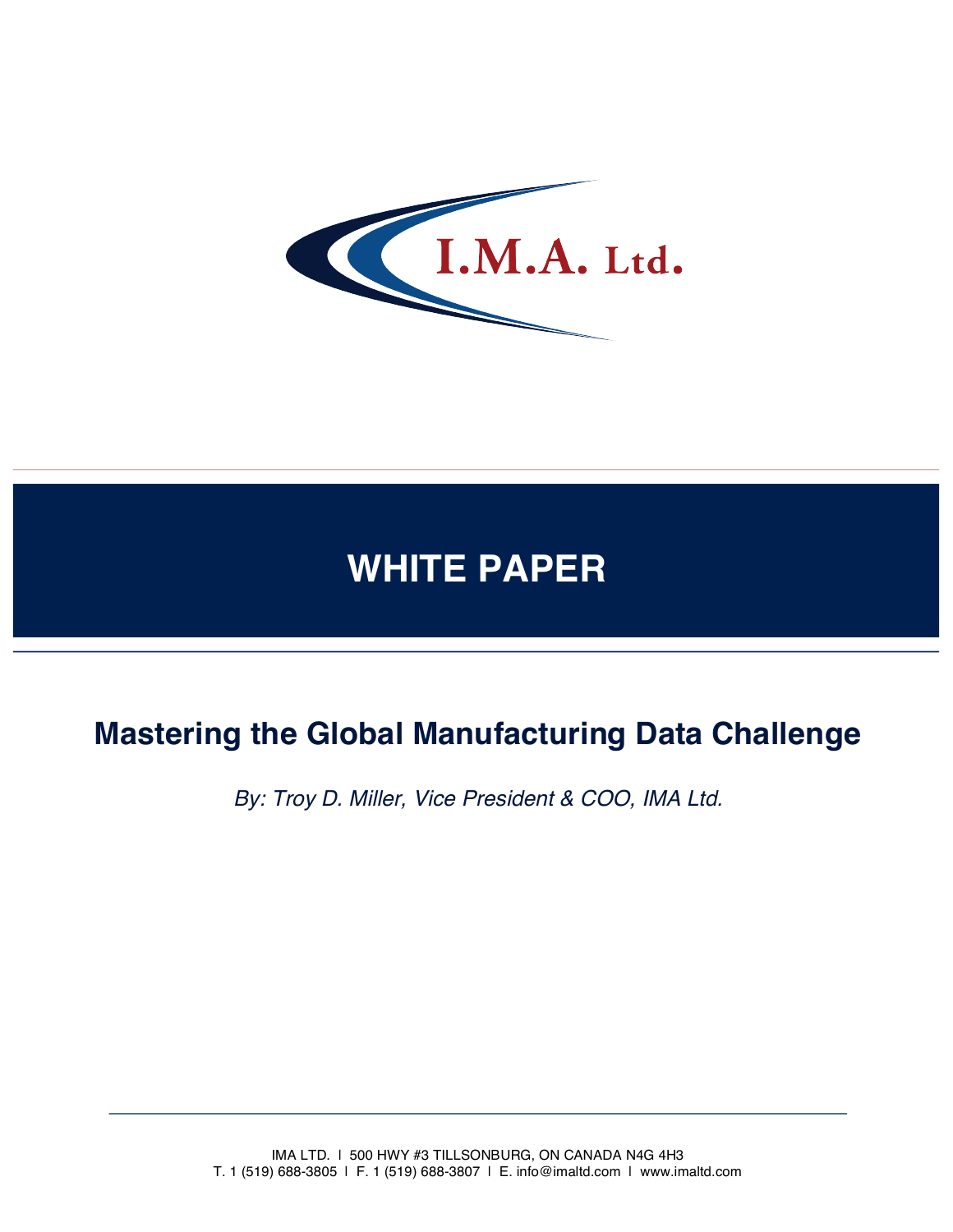

Global manufacturers continue to compete in a space that becomes more competitive and complex as the years pass. KPIs, ERPs, CRMs; these acronyms often mean we must do more with less, while increasing throughput on a decreased budget. The financial aspect drives this space, as it does every space. It is imperative that financial contributors such as storeroom inventory be managed with as much scrutiny as the equipment that is used to manufacturer the finished goods that are produced.

### **STOREROOM INVENTORY**

One of the largest financial contributors to manufacturing is working capital. Specifically, the inventory that is maintained to ensure that equipment is kept running effectively and efficiently through both planned and catastrophic downtime. It really seems quite simple. If you need it, stock it. As ridiculous as this strategy seems there were decades where this methodology was the norm, not the exception. Fearful of excessive downtime it seemed logical to stock parts worth hundreds, or even thousands of dollars, in an effort to avoid the costs of downtime. With the introduction of computers, ERPs, and CMMSs, the strategy became much more defined. A manufacturing facility can now receive recommended stock levels for new parts that will allegedly safeguard against stock outs. This new inventory will maintain production at a cost deemed reasonable by the financial department of the organization. In addition, the recommended on hand inventory is, for lack of a better term, minimal. Finance, engineering, production, and maintenance can rest assured that the items subjected to this new version of recommended stock levels are the ultimate in precise, accurate, never cost overbearing, calculations.

### **LEGACY PARTS**

So what about the parts that have been there for years? Could the same strategy not be applied to these? The challenge for every organization is data quality, or lack thereof, related to these inventoried parts. Some parts, and their related description, radiate with accuracy and attribute information. Truth be known this only represents about 10%, arguably much less, of the items in a given database. More realistic are parts that barely have a part number, let alone any type of description that would allow the preferred supplier to accurately provide a replacement part. Without clean data there is a good chance that the agreement, which was originally negotiated with the preferred supplier, doesn't accurately represent the organizations true spend. Without good data product group reporting lacks accuracy that could very well change the margin, cost savings, and inventory commitments that are deserved when negotiating. In reality, most companies can't tell definitively what they bought, who they bought it from, and how much they bought it for within the last month, let alone the past year. P-cards, free text descriptions, VMI one line invoices: these are all contributors to poor data and inaccurate, or unavailable item detail information.

#### **BAD DATA**

Bad, dirty, or corrupt data. Regardless of what it's referred to as, the fact is that low quality data negatively impacts the financial aspect and efficiency of an organization. Over stock, under stock, inaccurate reporting, unachieved benefits from preferred supplier agreements...all can be attributed to inconsistent, inaccurate, and incomplete data. It's no one person's fault though. In fact if it must be blamed on someone or something, blame it on the introduction and implementation of computers within the manufacturing space. Blame it on the lack of recognition for data governance. Blame it on mergers and acquisitions, which have